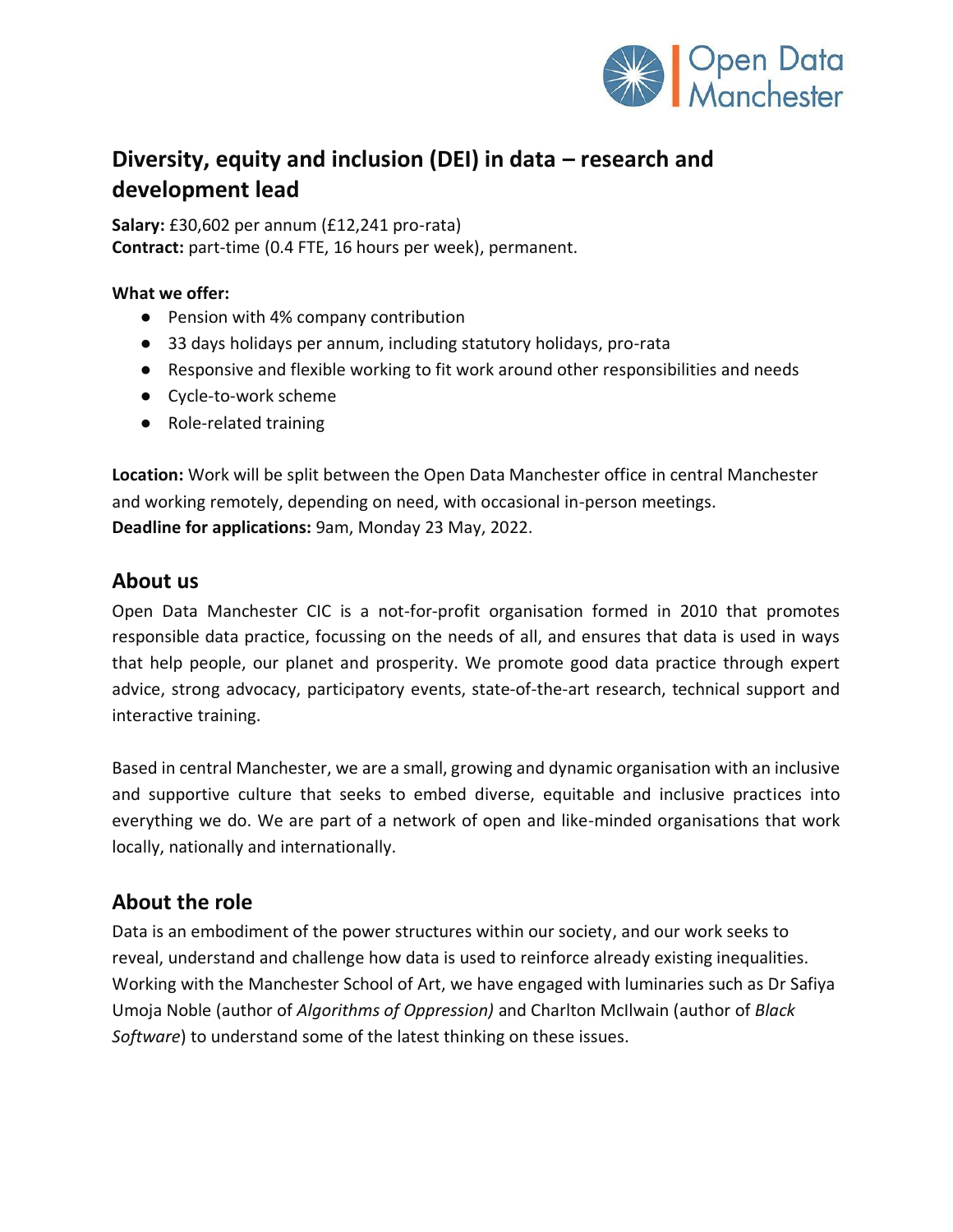After the murder of George Floyd in 2020, we worked with local diversity and inclusion experts to grow our understanding of structural problems regarding race and inequality, to consider how data exacerbates them, and to decide how to act as a community. As a result of this work, we are investing in using our role in the data community to lead on such issues, where appropriate to our data expertise.

This is an exciting and unique opportunity for someone to work within a supportive environment to **explore and challenge structural biases found within current data practice and digital technologies, and share what we learn openly for others to adapt and build upon**. This role will work with the wider Open Data Manchester team and network to embed best practice across all of our programmes of work.

### **Things you might find yourself doing:**

- Undertaking research relating to DEI in data and digital practice
- Seeking opportunities to put theory into practice
- Communicating findings and outcomes through research papers and blog posts
- Supporting the wider team to embody equitable practices in all of Open Data Manchester's programme development
- Developing new programmes relating to Open Data Manchester's DEI work
- Helping build partnerships with relevant organisations

#### **We want to hear from you if you:**

- Have experience of working on diversity, equity and inclusion related issues
- Can identify and articulate some of the ways that data and digital systems impact marginalised and ignored communities
- Understand some of the legal frameworks related to these issues
- Want to champion issues that the sector needs to address and amplify good practice
- Are self-aware, self-motivated and able to prioritise your own work (seeking support and input from others when needed)
- Are comfortable working in the open sharing progress, thoughts and outcomes publicly

# **How to apply**

We've developed an application process with [Collaborative Future,](https://www.collaborativefuture.co.uk/) which will ask you to share the following with us: